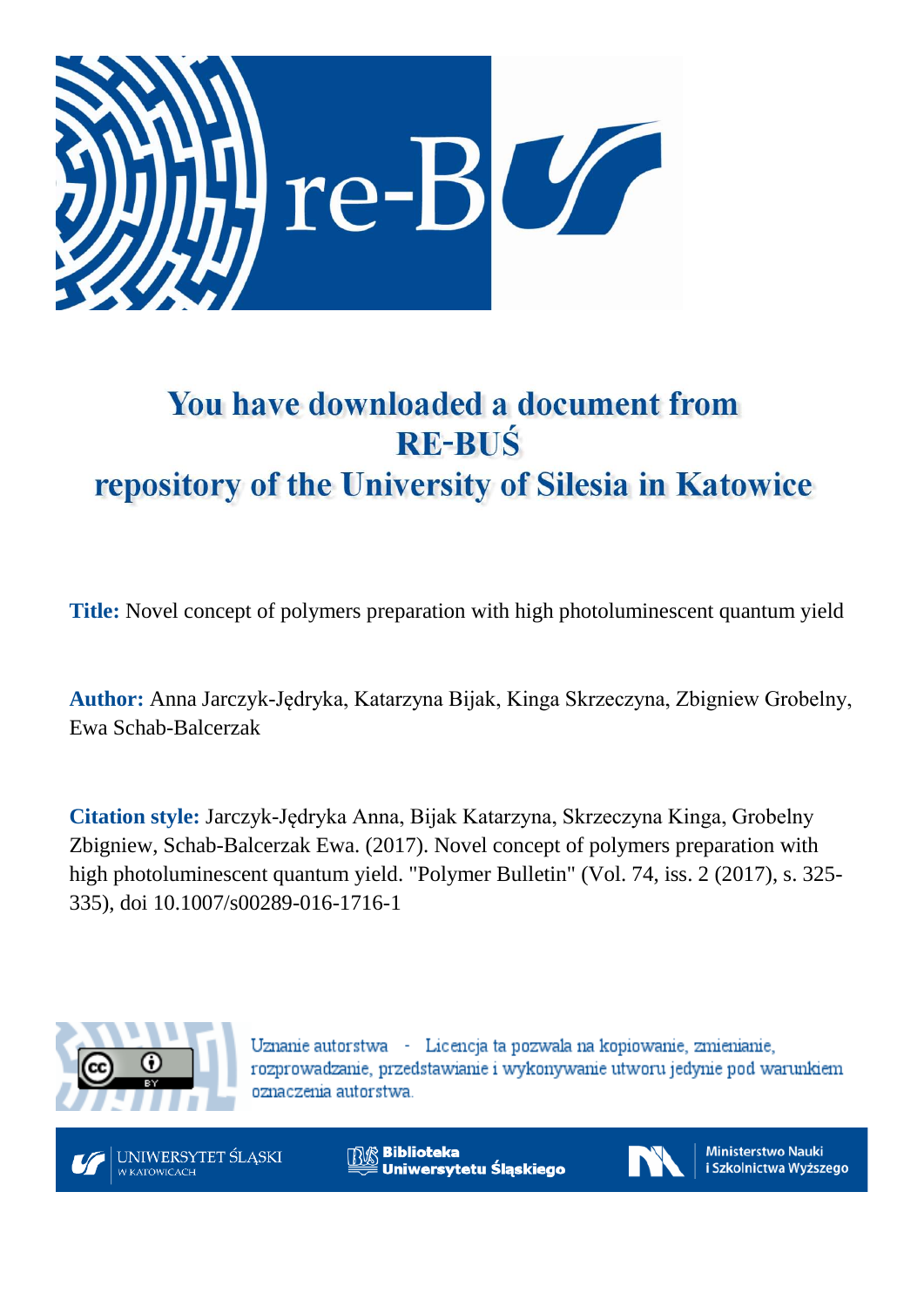ORIGINAL PAPER



# Novel concept of polymers preparation with high photoluminescent quantum yield

Anna Jarczyk-Jędryka<sup>1</sup> • Katarzyna Bijak<sup>1</sup> • Kinga Skrzeczyna<sup>1</sup> · Zbigniew Grobelny<sup>1</sup> · Ewa Schab-Balcerzak<sup>1</sup>

Received: 24 March 2016 / Revised: 1 June 2016 / Accepted: 3 June 2016 / Published online: 17 June 2016 © The Author(s) 2016. This article is published with open access at Springerlink.com

Abstract A series carbazolyl-containing polymers were synthesized by anionic polymerization of various oxiranes and methyl methacrylate. The polymerization was carried out using as initiator carbazylpotassium activated 18-crown-6 in THF. The polymers were prepared and found using size exclusion chromatography to have a degree of polymerization  $(DP_n)$  about 20 relatively and low dispersity in the range of 1.07–1.66. Their optical properties were investigated by means of UV–vis and photoluminescence spectroscopies. The obtained polymers emitted light with maximum emission about 370 nm and high quantum yield ranging up to 79 %. Thus, it was confirmed that the utilization of fluorophore initiator for polymerization of non photoresponsive monomers is quite efficient for the preparation of photoluminescent polymers.

Keywords Carbazole - Anionic polymerization - Oxiranes - Photoluminescence

# **Introduction**

Photoluminescent materials have been developed for more than 50 years and attracted attention for their applications [\[1](#page-10-0)]. However, new organic light-emitting materials (OLED) with high luminescence efficiency, little self-quenching, good carrier transporting property, and high stability are still desirable. Carbazole-based materials, both low molecular weight compounds and polymers, have been used as good electroand optical-active materials due to their holetransporting capabilities and strong

 $\boxtimes$  Ewa Schab-Balcerzak ewa.schab-balcerzak@us.edu.pl

 $\boxtimes$  Zbigniew Grobelny zbigniew.grobelny@us.edu.pl

<sup>&</sup>lt;sup>1</sup> Institute of Chemistry, University of Silesia, 9 Szkolna Str., 40-007 Katowice, Poland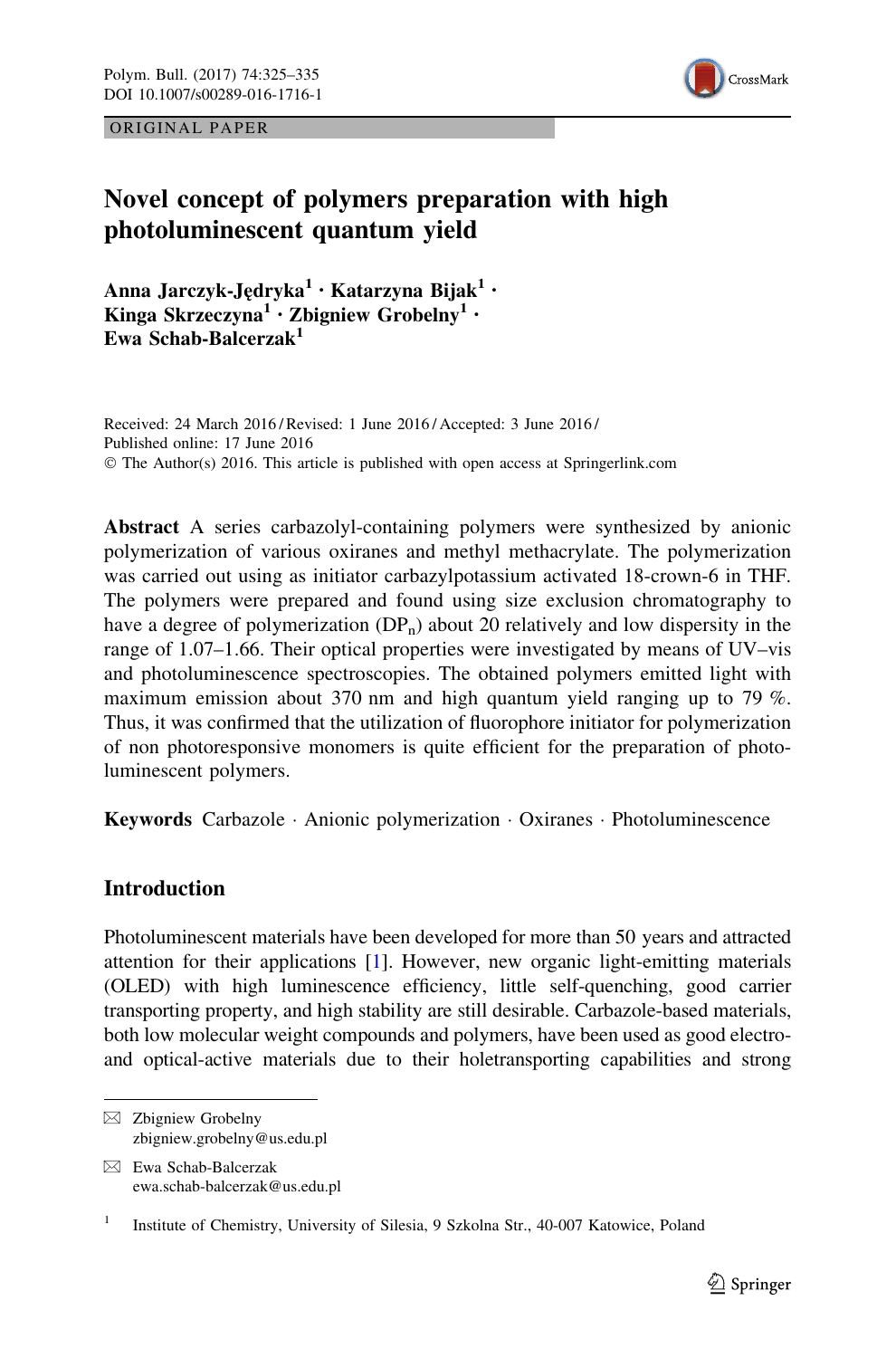fluorescence  $[2-13]$ . For example, luminescent properties of carbazyl-containing quinacridone derivatives [[5\]](#page-10-0) and phenol-pyridyl boron complexes [\[3\]](#page-10-0) of tolan derivatives [[3](#page-10-0)] have been noted. Moreover, several new efficient luminescent materials with a carbazole unit have been reported  $[6–13]$  $[6–13]$  $[6–13]$ , e.g., materials containing benzothiadiazole and two carbazole units showed a significant increase in the emission intensity and quantum efficiency  $(75 \%)$  [[6\]](#page-10-0), a group of fluorene derivatives with carbazole units was utilized as emitters for the construction of blue organic light emitting diodes (OLEDs) [\[12\]](#page-10-0) and light-emitting spirobifluorene materials containing two carbazole moieties demonstrated efficient and stable bright red or green phosphorescence OLEDs [\[13\]](#page-10-0). Furthermore, a novel luminescent platinum(II) complex of porphyrin with end-capped carbazole tails was used as an optical oxygen sensor with a high response rate  $[7-9]$ , while an europium(III) complex with carbazole involving both hole- and electron-transporting functional groups has been used as a red light-emitting material in OLEDs [\[11\]](#page-10-0). Macromolecules end-capped carbazole moieties were also used as luminescent films electrodeposited (ED) with good electropolymerization behaviors and properties [[10](#page-10-0)]. Likewise, polymers bearing carbazole structure has been widely described [\[14–](#page-10-0)[19\]](#page-11-0), e.g., fluorescent carbazolyl-labeled polysiloxanes [\[14](#page-10-0)]. A green light-emitting phosphorescent and polymeric light-emitting diode (PLED), containing a layer of a carbazole-oxadiazole

copolymer showed a high efficiency, current densities, and luminance levels [[15\]](#page-10-0). New electroactive polymers with carbazole conjugated—aliphatic nonconjugated repeating units in the main chain have been reported. [\[16](#page-10-0)]. High, blue photoluminescence activity of segmented polyethers containing oxadiazole/carbazole units and flexible aliphatic moieties have also been described [\[17,](#page-11-0) [18\]](#page-11-0). Furthermore, nonconjugated hybrids of carbazole and fluorine have been investigated as a novel host material for highly efficient phosphorescent OLEDs [\[19\]](#page-11-0).

Carbazole polymers have previously been prepared from cyclic monomers, that is, carbazolyl—substituted oxiranes [[20–24\]](#page-11-0). In this work, we proposed a new idea for the synthesis of photoluminescent polymers based on utilizing as a polymerization initiator a compound bearing a carbazolyl group and prepared a range of carbazole polymers. The potassium salt of carbazole activated 18-crown-6 was applied for the polymerization of methyl methacrylate and several monosubstituted oxiranes, namely, propylene oxide, 1,2-butylene oxide, styrene oxide, allyl glycidyl ether, isopropyl glycidyl ether, and phenyl glycidyl ether. Comparatively, the polymerization of (9-carbazolylmethyl)oxirane was carried out to obtain the polymer containing fluorophore in each repeating unit. The photoluminescence (PL) of prepared polymers was tasted in solutions, and PL quantum yield was determined using an integrating sphere.

# Experiment

### **Materials**

Tetrahydrofuran, 99 % (Acros Organics) was dried over  $CaH<sub>2</sub>$  (Aldrich) and distilled at 66 °C. 18-Crown-6, 98 % (Aldrich) was used without purification.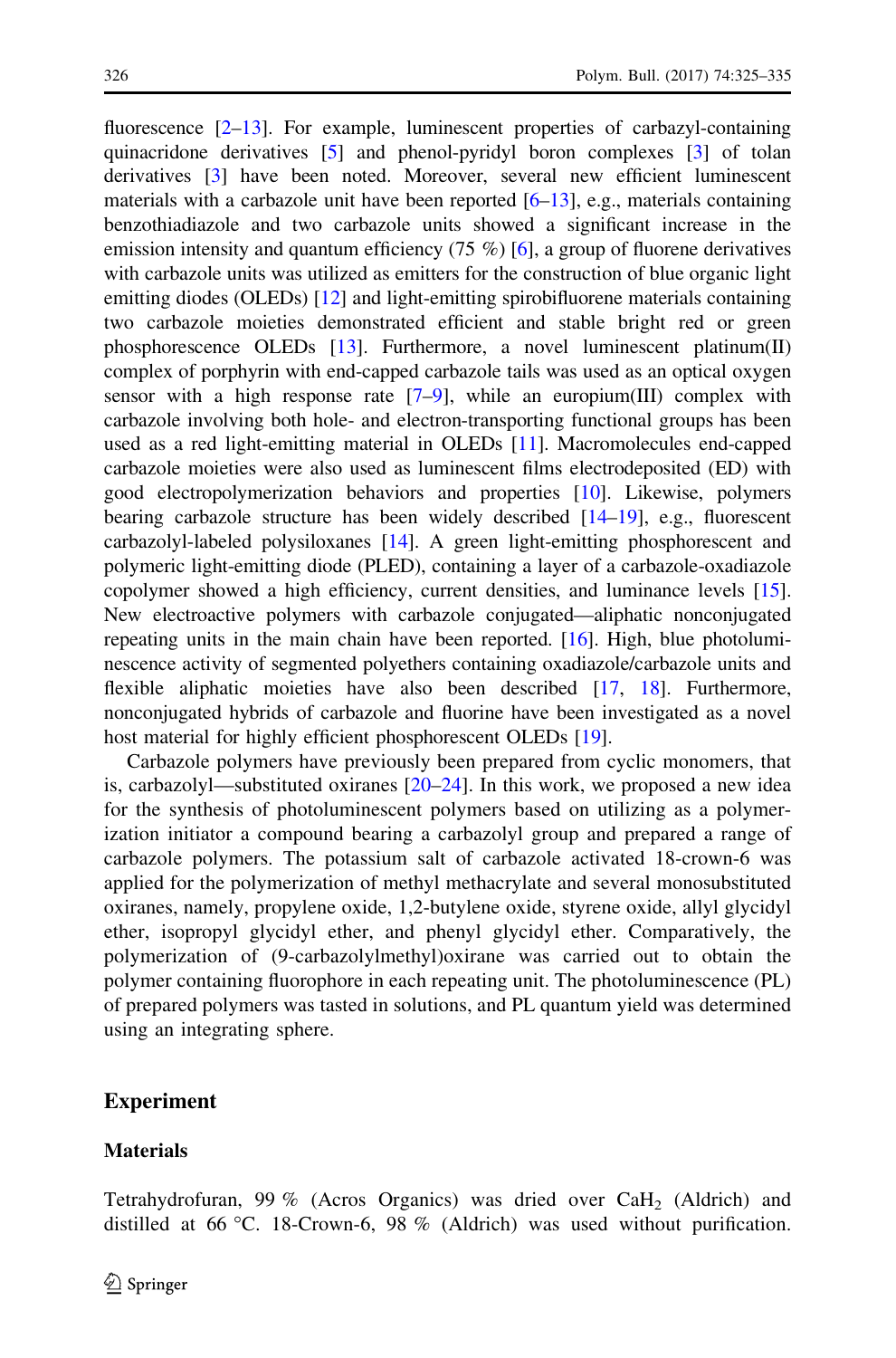Carbazole, 97 % (Aldrich) was purified by crystallization from methanol. Potassium t-butoxide, 1.0 mol/dm<sup>3</sup> solution in tetrahydrofuran (Aldrich) and methyl iodide (Aldrich) were used without purification. Potassium hydride, 30 wt% dispersion in mineral oil (Aldrich) was mixed with *n*-pentane (Acros Organics) in a dry argon atmosphere and then decanted. It was repeated three times followed by a threefold washing with dry tetrahydrofuran. Finally, the product was dried in vacuum. The KH present was determined by a standard gas low calculation of the hydrogen liberated after treating with 2-butanol (1.0  $H_2 = 1.0$  KH). The resulting solution was titrated to a phenolphthalein end point. Very little excess  $(\leq 1 \%)$  of total base over hydride base (from gas evolution) indicated small hydrolysis of the original KH sample [[6\]](#page-10-0). Propylene oxide, 99 % (Aldrich), 1,2-butylene oxide, 99 % (Aldrich), styrene oxide, 97 % (Aldrich), allyl glycidyl ether, 99 % (Aldrich), isopropyl glycidyl ether, 98 %, (Aldrich), phenyl glycidyl ether, 99 % (Aldrich) and methyl methacrylate, and 99 % (Aldrich) were dried with  $CaH<sub>2</sub>$  and distilled at 34, 63, 194, 154, 131, 245, and 100  $\degree$ C, respectively. (9-Carbazolylmethyl) oxirane (Biolar, Latvia) was crystallized twice from toluene (99 %), yielding a product with a melting point of 113  $^{\circ}$ C.

#### Synthesis of carbazylpotassium activated 18-crown-6 (18C6)

Carbazylpotassium was prepared by the reaction of potassium hydride with carbazole. Tetrahydrofuran  $(15 \text{ cm}^3)$ , potassium hydride  $(0.08 \text{ g})$ , 18-crown-6 (0.528 g, 0.002 mol), and carbazole (0.33 g, 0.002 mol) were introduced into a glass reactor  $(50 \text{ cm}^3)$  equipped with Teflon valve and magnetic stirrer and mixed during 1 h. A stoichiometric amount of hydrogen  $(44.7 \text{ cm}^3)$  was evolved in the reaction resulting in the formation of the white powder of the product. The reaction course was shown on Scheme 1.

#### Polymerization procedure

Monomers, i.e., propylene oxide  $(2.8 \text{ cm}^3)$ , 1,2-butylene oxide  $(3.5 \text{ cm}^3)$ , styrene oxide (4.6 cm<sup>3</sup>), isopropyl glycidyl ether (5.0 cm<sup>3</sup>), allyl glycidyl ether (4.8 cm<sup>3</sup>), phenyl glycidyl ether  $(4.0 \text{ cm}^3)$ , or methyl methacrylate  $(4.3 \text{ cm}^3)$  were added to the suspension of initiator obtained in tetrahydrofuran. The reaction mixture was then mixed for 2 weeks. After total conversion of the monomer, obtained by chromatography method, methyl iodide  $(0.2 \text{ cm}^3)$  was introduced to the system to transform active centers of chain growth to methoxy or methyl groups. Next, the precipitate of KI/18C6 was decanted, and the solvent was evaporated under reduced



Scheme 1 Synthesis of carbazylpotassium in the presence of 18-crown-6 complexing agent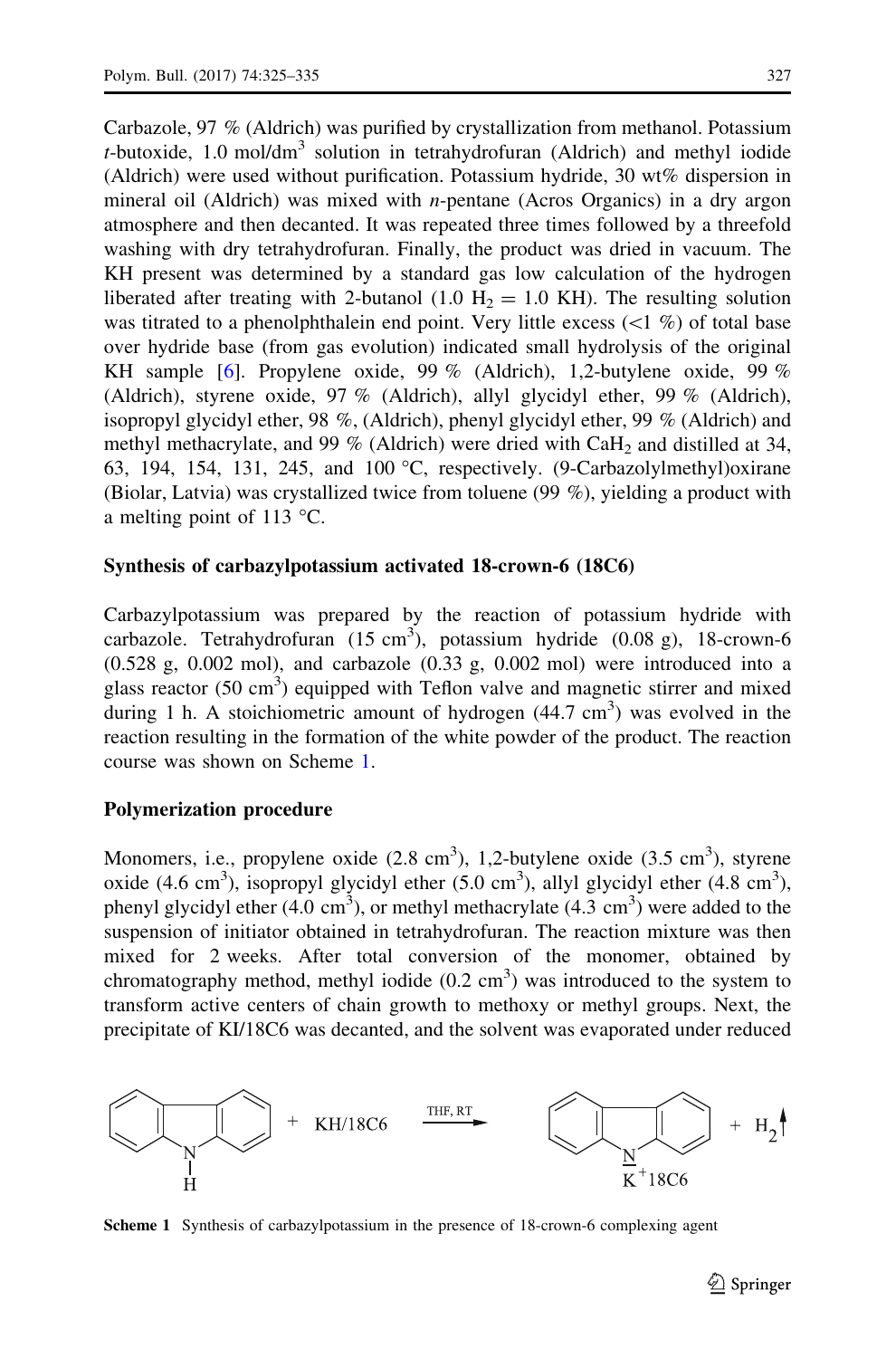pressure. By mixing a polymer with  $CHCl<sub>3</sub>/H<sub>2</sub>O$  (50 cm<sup>3</sup>/50 cm<sup>3</sup>), system two layers were formed: a lower layer containing polymer solution in CHCl<sub>3</sub> and an upper containing water and the potassium salt residue. After evaporation of  $CHCl<sub>3</sub>$ , the polymer was diluted in n-pentane. Traces of carbazole residue which is insoluble in hydrocarbon were removed by centrifugation. Then, the solvent and other organics were removed from polymer by distillation at  $100 \degree C/10^{-3}$ Torr. This method of purification was applied for polymers of propylene oxide, 1,2-butylene oxide, isopropyl glycidyl ether, and allyl glycidyl ether.

In a separate experiment polymerization of (9-carbazolylmethyl), oxirane initiated potassium t-butoxide in tetrahydrofuran was carried out. Tetrahydrofuran  $(15.6 \text{ cm}^3)$  and 1.0 mol/dm<sup>3</sup> solution of initiator  $(0.8 \text{ cm}^3)$  were placed in the reactor and then monomer (3.6 g) was added. After the appropriate time of mixing (3 weeks), polymerization was stopped by the addition of methyl iodide  $(0.2 \text{ cm}^3)$ , and the polymer was precipitated with methanol. The same method was used for poly(phenyl glycidyl ether) and poly(methyl methacrylate).

### **Measurements**

100 MHz <sup>13</sup>C NMR spectra were recorded in CDCl<sub>3</sub> at 25 °C on a Bruker Avance 400 pulsed spectrometer equipped with a 5 mm broadband probe and applying Waltz16 decoupling sequence. Chemical shifts were referenced to tetramethylsilane serving as an internal standard. To obtain a good spectrum of the polymer, main chain exhibiting its microstructural details about 3000 scans was satisfactory, but to observe the signals of the polymer chain ends, more than 10,000 scans were necessary. Molar masses and dispersities of polymers were obtained by means of size exclusion chromatography (SEC) using a Shimadzu Prominance UFLC instrument at 40 °C with a Shodex 300 mm  $\times$  8 mm OHpac column using tetrahydrofuran as solvent. Polystyrene (Acros Organics, 99 %) were used as calibration standards. UV–vis absorption spectra were recorded using a Lambda Bio 40 Perkin Elmer spectrophotometer. The photoluminescent (PL) spectra were obtained on a VARIAN Cary Eclipse Fluorescence Spectrophotometer. The quantum yields of fluorescence were determined by an absolute method at room temperature, using the integrating sphere with the solvent as a blank. The solutions of samples were first filtered and diluted to an absorbance less than 0.1 to avoid the inner filter effect and influences of impurities from the medium and then excited at the wavelength corresponding to the excitation wavelength of the polymer.

# Results and discussion

The anionic polymerization of propylene oxide, 1,2-butylene oxide, styrene oxide, isopropyl glycidyl ether, allyl glycidyl ether, phenyl glycidyl ether, methyl methacrylate, and (9-carbazolylmethyl)oxirane results in polymers denoted as P1, P2, P3, P4, P5, P6, P7, and P8, respectively (cf. Table [1](#page-5-0)). The polymers P1–P7 were prepared using carbazylpotassium activated 18-crown-6 as initiator. It should be stressed that the fluorophore unit in these polymers comes only from the initiator.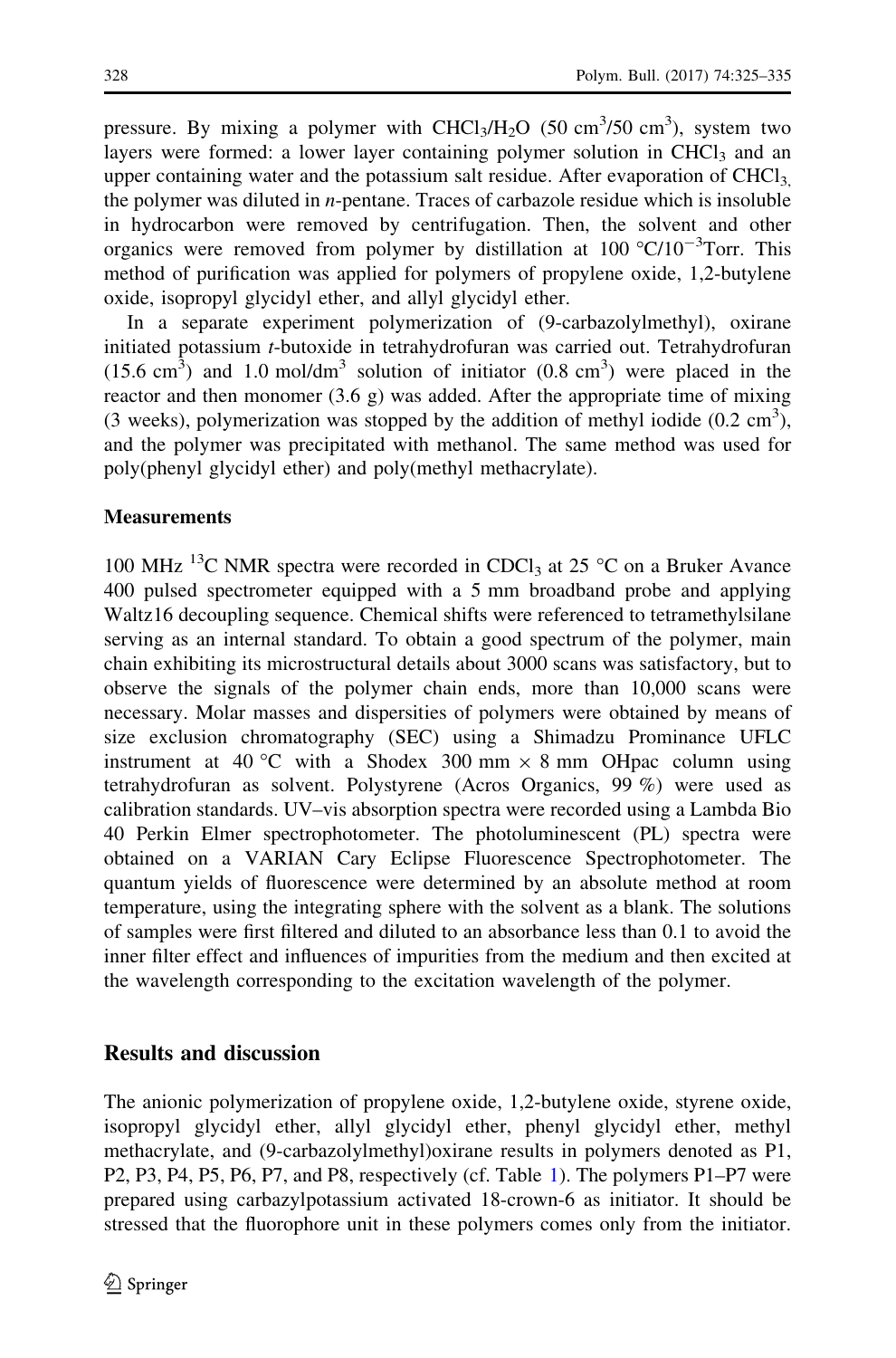<span id="page-5-0"></span>

| No             | Polymer                               | Monomer | $M_n^{\text{ calc}}$ | $M_{n}$ | $M_w/M_n$ | Yield, % | DP. |
|----------------|---------------------------------------|---------|----------------------|---------|-----------|----------|-----|
| P1             | poly(propylene oxide)                 | `o      | 1160                 | 1300    | 1.20      | 98.6     | 22  |
| P <sub>2</sub> | $poly(1,2$ -butylene oxide)           | `ბ      | 1440                 | 1400    | 1.05      | 99.0     | 19  |
| P3             | poly(styrene oxide)                   | ်ဝ      | 2400                 | 2200    | 1.16      | 98.9     | 18  |
| P4             | poly(isopropyl glycidyl ether)        | Ö       | 2320                 | 2300    | 1.07      | 98.7     | 20  |
| <b>P5</b>      | poly(allyl glycidyl ether)            | О       | 2280                 | 2400    | 1.09      | 99.4     | 21  |
| P6             | poly(phenyl glycidyl ether)           | Ο       | 3000                 | 2700    | 1.34      | 98.0     | 18  |
| P7             | poly(methyl methacrylate)             | осн.    | 2000                 | 2100    | 1.66      | 99.2     | 20  |
| <b>P8</b>      | poly((9-carbazolylmethyl)<br>oxirane) | ১       | 2230                 | 660     | 1.02      | 69.1     | 3   |

Poly (9-carbazolylmethyl)oxirane (P8) bearing a carbazoyl structure in each polymer repeating unit was prepared for comparison.

#### Synthesis and characterization

In the polymerizations, all monomers except those of (9-carbazolylmethyl)oxirane the initial monomer, and initiator concentrations were 2.0 and 0.1 mol/dm<sup>3</sup>, respectively. Polymerization of the latter was initiated with potassium t-butoxide and carried out at the initial monomer and initiator concentration of 0.4 and 0.04 mol/dm<sup>3</sup>, respectively. It was known from the literature  $[25, 26]$  $[25, 26]$  $[25, 26]$  $[25, 26]$  $[25, 26]$  that in the anionic polymerization of monomers 1,2-butylene oxide, isopropyl glycidyl ether, allyl glycidyl ether, and phenyl glycidyl ether the chain transfer reaction to the monomer does not occur. However, in the case of polymerization of propylene oxide and styrene oxide, side reactions take place resulting in the formation of macromolecules with –OH end group  $(10-15\%)$  [[23,](#page-11-0) [27,](#page-11-0) [28](#page-11-0)]. However, in the case of methyl methacrylate, another type of side reaction occurs during the initiation, i.e., acyl-oxygen bond cleavage  $(14\%)$  resulting in macromolecules with CH<sub>3</sub>Ostarting groups [\[29](#page-11-0), [30](#page-11-0)]. The chemical structure of synthesized polymers was confirmed by <sup>13</sup>C NMR. <sup>13</sup>C NMR spectra of polymers P1-P7 revealed the presence of starting carbazolyl group in macromolecules (109.2, 118.9, 120.2, 122.9, 125.6, and [1](#page-6-0)40.8 ppm) (Fig. 1). They are, for example, signals of unsaturated *cis*-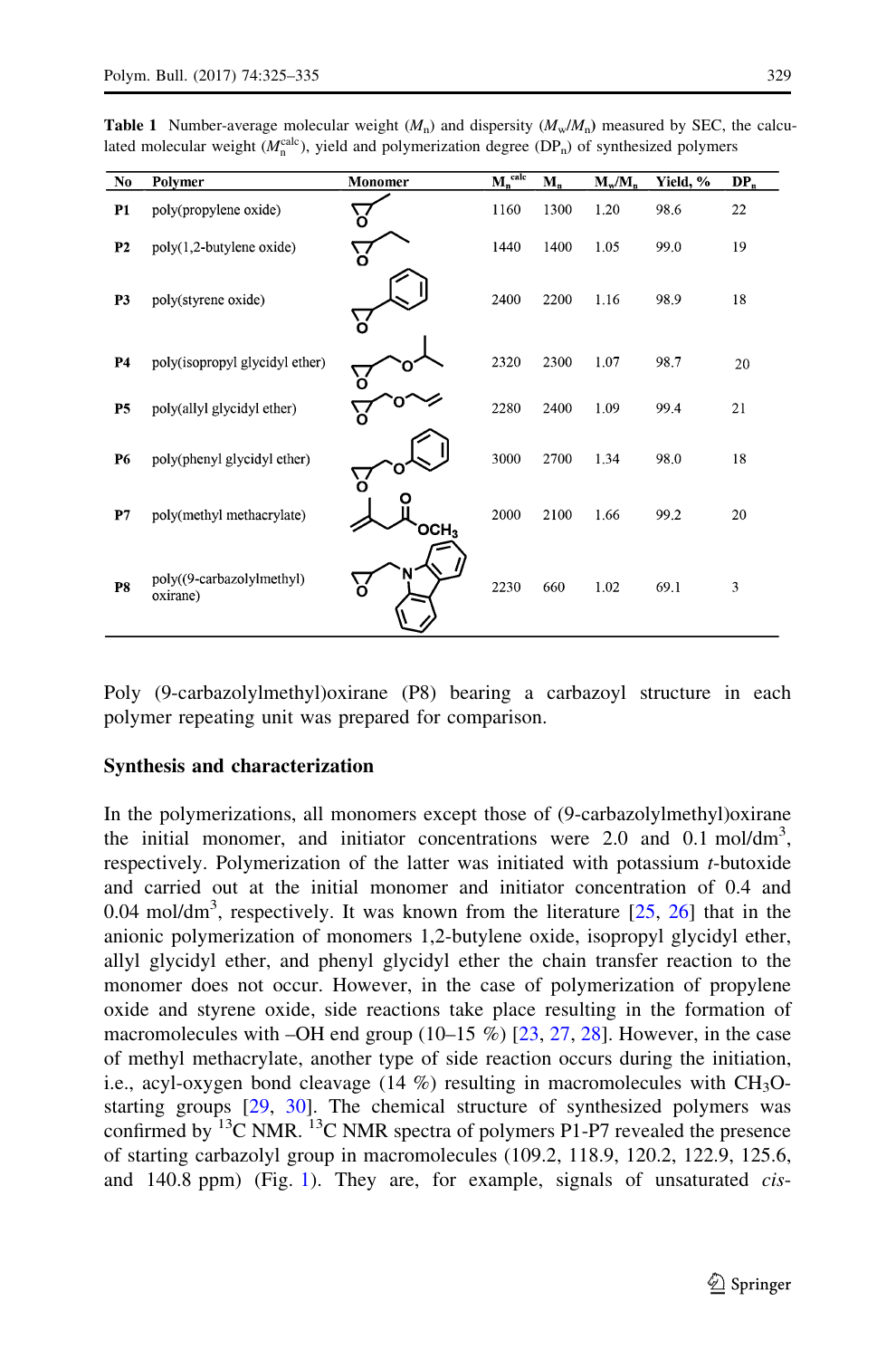<span id="page-6-0"></span>

Fig.  $1^{13}$ C NMR spectrum of poly(1,2-propylene oxide)(P1) synthesized in the presence of carbazylpotassium

propenyloxy groups (100.7, 146.0 ppm) in polymer P1,(136.4, 159.7 ppm) in polymer P3 and 59.1 ppm of methoxy group in polymer P7.

Molecular weight of polymers was estimated by size exclusion chromatography (SEC), and the results are collected in Table [1](#page-5-0).

The calculated number-average molecular weights  $(M_n)$  are similar as estimated by SEC. All polymers showed low molecular weight distribution  $(M_w/M_n)$  are in the range of 1.07–1.66. It might results from rapid initiation and high effectivity of initiator. The polymers exhibited a relatively high the degree of polymerization  $(DP_n)$  about 20, except for P8. In the polymerization of (9-carbazolylmethyl)oxirane, chain transfer to the monomer dominates and causes, distinct decrease of molar mass of the polymer. Consequently, only oligomers were formed. The course of oxiranes polymerization with carbazylpotassium activated18C6 was shown in Scheme [2.](#page-7-0)

#### Optical properties

Optical properties of obtained polymers were investigated by UV–Vis absorption and photoluminescence (PL) spectroscopy. At the beginning of the investigations, the UV–Vis measurements of poly(propylene oxide) (P1) and poly(1,2-butylene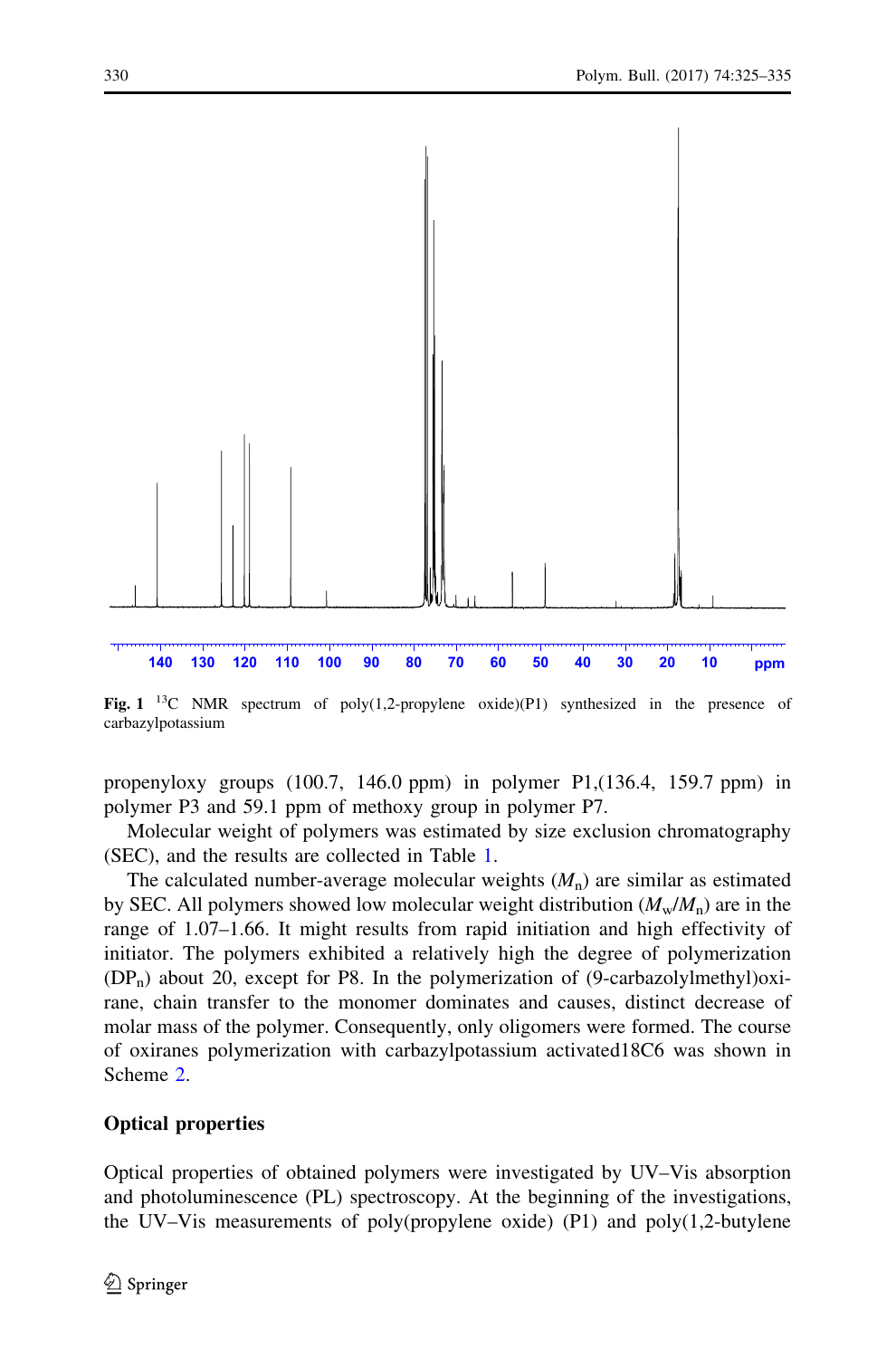<span id="page-7-0"></span>

where R: CH<sub>3</sub>, CH<sub>2</sub>CH<sub>2</sub>, CbCH<sub>2</sub>, Ph, PhOCH<sub>2</sub>, (CH<sub>3</sub>)<sub>2</sub>CHOCH<sub>2</sub>, CH<sub>2</sub>=CHCH<sub>2</sub>O (Cb denotes carbazyl group)

Scheme 2 Schematic representation of oxirane polymerization initiated with carbazylpotassium

oxide) (P2) were carried out in two solvents which differ significantly in polarity CHCl<sub>3</sub> (dielectric constant ( $\varepsilon$ ) = 4.81) and NMP ( $\varepsilon$  = 33.0) on 1  $\times$  10<sup>-4</sup> mol/dm<sup>3</sup> solutions. The lower range of UV–vis measurements was limited by the transparency of the solvent used, that is,  $240 \text{ nm}$  for CHCl<sub>3</sub> and 260 nm for NMP. The UV–vis spectra of P1 and P2 are depicted in Fig. [2](#page-8-0)a, b.

The electronic absorption spectra of both P1 and P2 in solution are similar and showed two absorption bands with the maximum ( $\lambda_{\text{max}}$ ) located around 260, 292, and third band of pronounced vibronic structure with two maxima at about 328 and 341 nm. It should be noted that a solvatochromism effect was not observed, despite the striking difference in polarity of the solvents used. The PL spectra for P1 and P2 were recorded also in chloroform and NMP (cf. Fig. [2a](#page-8-0), b). The emission intensity significantly decreased as the medium changed from NMP to CHCl<sub>3</sub>; thus, the optical properties investigations of the other polymers were conducted in NMP solution. As can be seen from Fig. [2c](#page-8-0), all polymers showed practically the same absorption properties except for poly(phenyl glycidyl ether)(P6). In the case of this polymer, P6, the differences are seen in the high energy region probably because of the presence of an additional phenyl ring in their structure. The emission spectra of polymers were recorded with a different excitation wavelength ( $\lambda_{ex}$ ) to establish  $\lambda_{ex}$ under which polymers give the highest PL intensity, in NMP solutions at concentrations of  $1 \times 10^{-4}$  mol/dm<sup>3</sup>. The highest emission intensity was obtained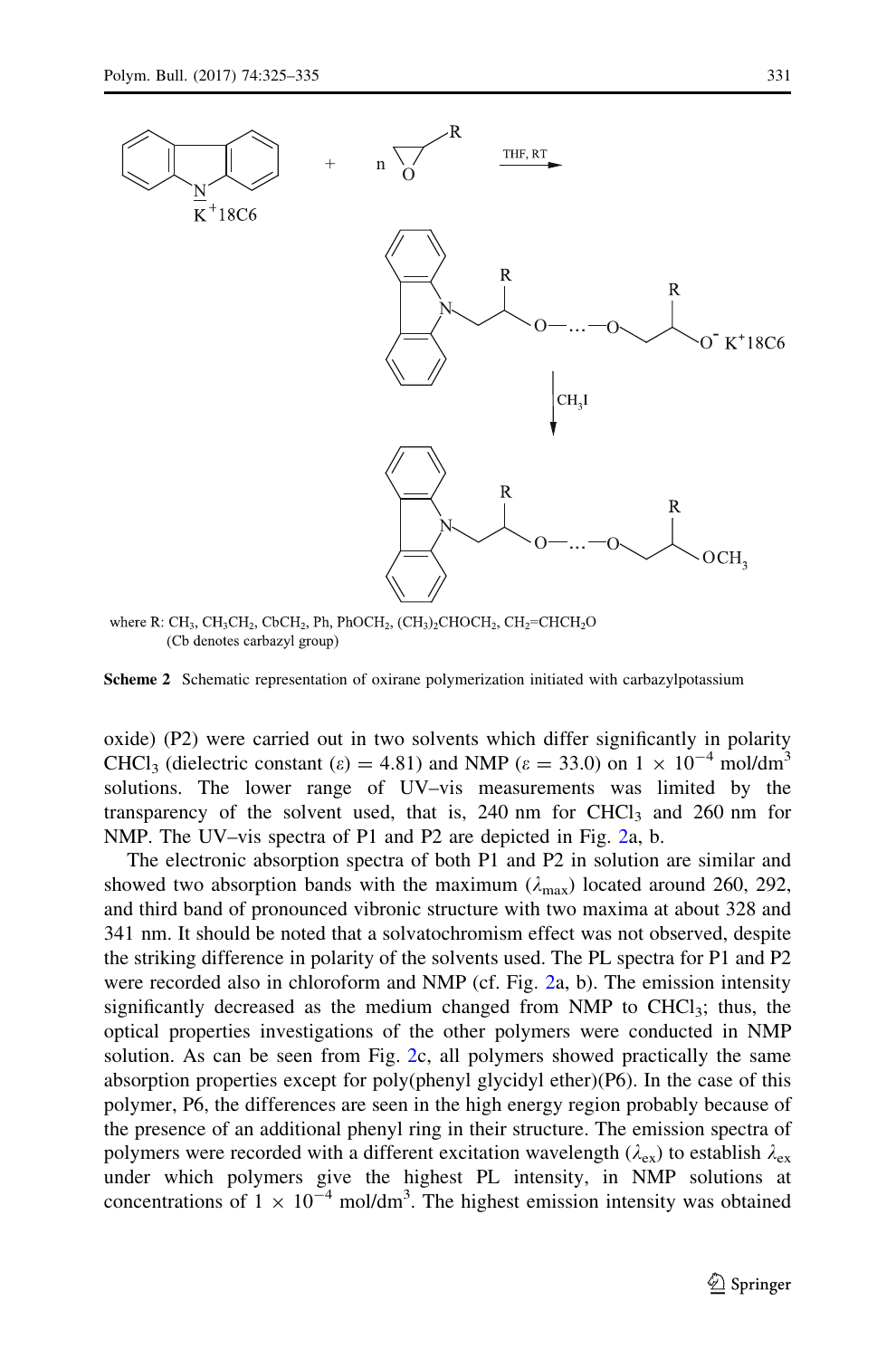<span id="page-8-0"></span>

lines) solutions. c, d UV-vis absorption (c) and PL spectra (d) of obtained polymers in NMP solutions. Concentration of all Fig. 2 UV–vis absorption (solid lines) and PL (dash lines) spectra of P1 (a) and P2 (b) in CHCl3 (blue lines) and NMP (red lines) solutions. c,  $d$  UV–vis absorption (c) and PL spectra (d) of obtained polymers in NMP solutions. Concentration of all solutions was  $1 \times 10^{-4}$  mol/dm<sup>3</sup> (color figure online) solutions was  $1 \times 10^{-4}$  mol/dm<sup>3</sup> (color figure online)

<sup>2</sup> Springer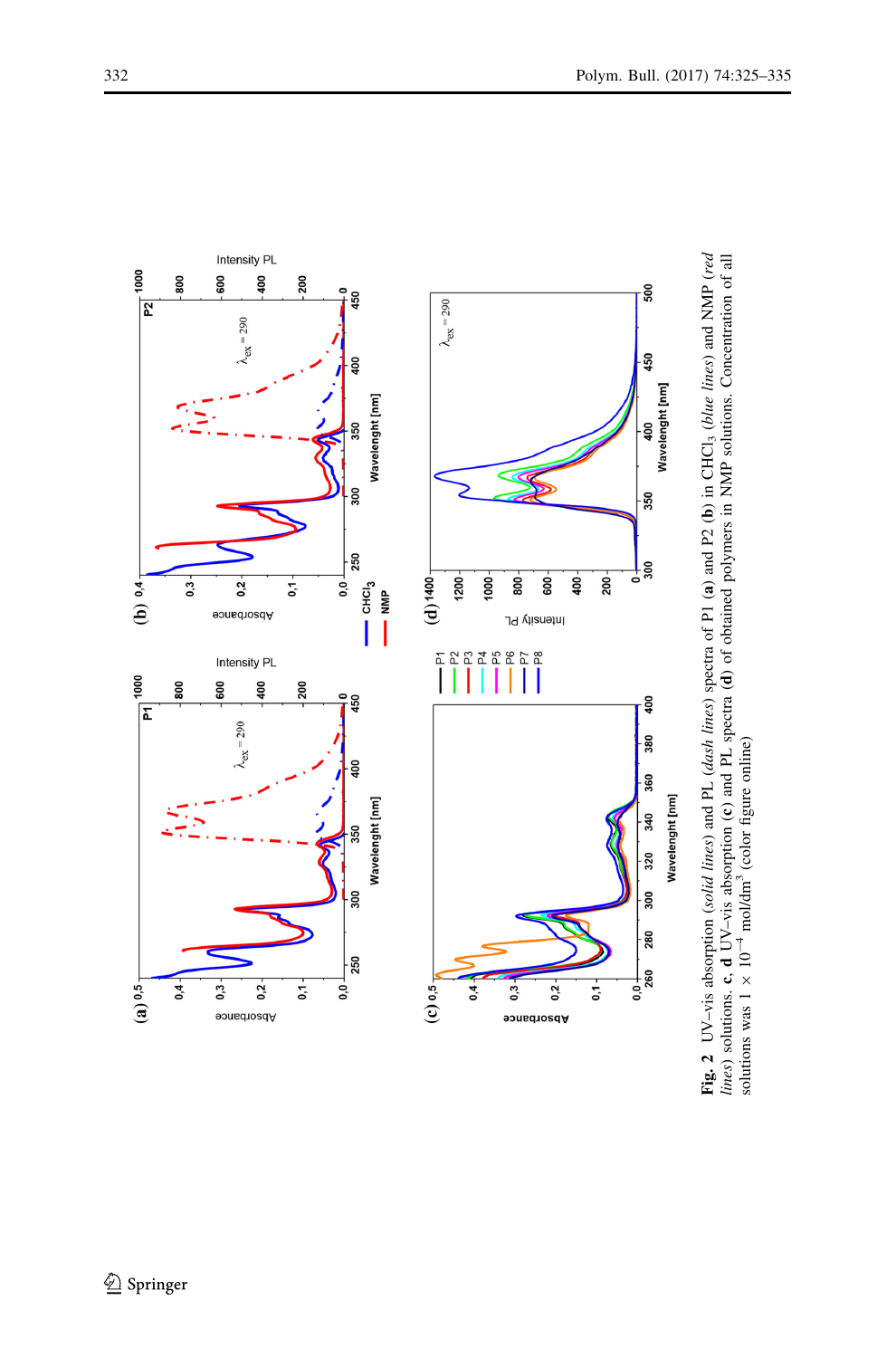

**Fig. 3** Quantum yield ( $\Phi_f$ ) of investigated polymers in NMP solution (concentration  $1 \times 10^{-4}$  mol/dm<sup>3</sup>,  $\lambda_{\rm ex} = 290$  nm)

under  $\lambda_{\text{ex}} = 290$  nm. The polymers examined under different excitation wavelengths exhibited an emission band, with the maximum ( $\lambda_{\rm{em}}$ ) located in the UV region, around 350 and 367 nm (cf. Fig. [2d](#page-8-0)).

In the next step of investigations, the PL quantum yield  $(\Phi_f)$  was estimated using an integrating sphere and the results are presented in Fig. 3.

It should be noticed that all obtained polymers showed a high  $\Phi_f$  value in the range between 67 and 88 %. The highest PL  $\Phi_f$  was found for poly((9carbazolylmethyl) oxirane) (P8), which contains fluorophore moiety in each repeating unit. Considering the polymers containing only a single terminal carbazolyl group coming from the initiator (P1–P7), differences in PL quantum yield from 67 to 79 % were seen. The lowest  $\Phi_f$  below 70 % exhibited poly(phenyl glicydyl ether) (P6) and poly(methyl methacrylate) (P7).

#### **Conclusions**

To summarize, in this study, novel an alternative idea for the synthesis of photoluminescent polymers is presented. In the investigated polymers, the fluorophore units come only from the carbazyl group of initiator, except for P8. The polymers demonstrated emission of light with high PL quantum yield  $(\Phi_f)$  up to 79 %, which is only 9 % lower than  $\Phi_f$  of the polymer containing the carbazoyl moiety in each repeating units, that is, poly (9-carbazolylmethyl)oxirane.

Acknowledgments This work was supported by the National Research and Development Center (NCBiR) under Grant ORGANOMET No: PBS2/A5/40/2014.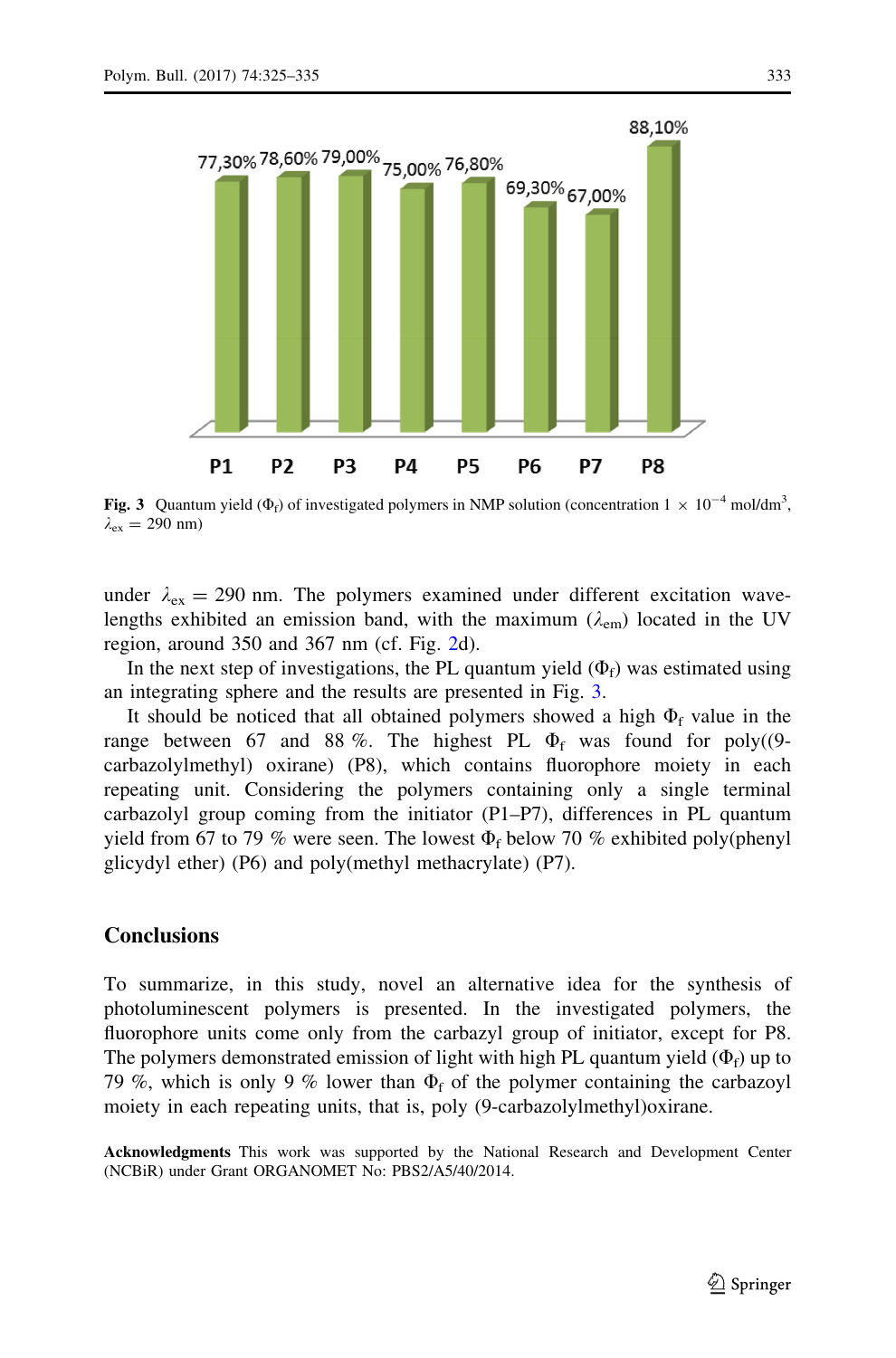<span id="page-10-0"></span>Open Access This article is distributed under the terms of the Creative Commons Attribution 4.0 International License ([http://creativecommons.org/licenses/by/4.0/\)](http://creativecommons.org/licenses/by/4.0/), which permits unrestricted use, distribution, and reproduction in any medium, provided you give appropriate credit to the original author(s) and the source, provide a link to the Creative Commons license, and indicate if changes were made.

#### **References**

- 1. Chen R, Lockwood DJ (2002) Developments in luminescence and display materials over the last 100 years as reflected in electrochemical society publications. J Electrochem Soc 149:S69–S78
- 2. Okhita M, Endo A, Sumiya K, Nakanotani H, Suzuki T, Adachi C (2011) Photophysical characteristics of 4,4'-bis(N-carbazolyl)tolan derivatives and their application in organic light emitting diodes. J Lumin 131:1520–1524
- 3. Zhang Z, Yao D, Zhao S, Gao H, Fan Y, Su Z, Zhang H, Wang Y (2010) Carbazolyl-contained phenol-pyridyl boron complexes: syntheses, structures, photoluminescent and electroluminescent properties. Dalton Trans 39:5123–5129
- 4. Satoh R, Naka S, Shibata M, Okada H, Inoue T, Miyabayashi T (2011) Self-aligned organic lightemitting diodes with color changing by ink-jet printing dots. Jpn J Appl Phys 50:01BC09
- 5. Zhao GL, Fan Y, Huo C, Bian H, Song WF, Zhang JY, Wang Y (2009) Synthesis, supramolecular structures and luminescent properties of quinacridone derivatives bearing carbazole groups. Chin Sci Bull 54:1677–1684
- 6. Tao YM, Li HY, Xu QL, Zhu YC, Kang LC, Zheng YX, Zuo JL, You XZ (2011) Synthesis and characterization of efficient luminescent materials based on 2,1,3-benzothiadiazole with carbazole moieties. Synth Met 161:718–723
- 7. Huo C, Zhang H, Zhang H, Zhang H, Yang B, Zhang P, Wang Y (2006) Synthesis and assembly with mesoporous silica MCM-48 of platinum(II) porphyrin complexes bearing carbazyl groups: spectroscopic and oxygen sensing properties. Inorg Chem 45:4735–4742
- 8. Huo C, Zhang H, Guo J, Zhang H, Zhang P, Wang Y (2006) Synthesis and assembly with mesoporous silica of platinum (II) porphyrin complexes bearing carbazyl groups: luminescent and oxygen sensing properties. Chin Sci Bull 51:2327–2334
- 9. Wang Binbin, Zhang Liming, Li Bin, Li Yao, Shi Yuhua, Shi Tongshun (2014) Synthesis, characterization, and oxygen sensing properties of functionalized mesoporous silica SBA-15 and MCM-41 with a Pt(II)–porphyrin complex. Sens Actuators B Chem 190:93–100
- 10. Mao Li, Shi Tang, Fangzhong Shen, Meirong Liu, Feng Li, Ping Lu, Dan Lu, Muddasir Hanif, Yuguang Ma (2008) The Counter Anionic Size Effects on Electrochemical, Morphological, and Luminescence Properties of Electrochemically Deposited Luminescent Films. J Electrochem Soc 155:H 287-H291
- 11. Tang H, Tang H, Zhang Z, Yuan J, Cong C, Zhang K (2009) Synthesis, photoluminescent and electroluminescent properties of a novel europium(III) complex involving both hole- and electrontransporting functional groups. Synth Met 159:72–77
- 12. Zhao Z, Chen S, Deng C, Lam JWY, Chan CYK, Lu P, Wang Z, Hu B, Chen X, Kwok HS, Ma Y, Qjua H, Zhong B (2011) Construction of efficient solid emitters with conventional and AIE luminogens for blue organic light-emitting diodes. J Mater Chem 21:10949–10956
- 13. Tsuzuki T, Tokito S (2009) Highly efficient and stable organic light-emitting diode using 4,4'-bis(Ncarbazolyl)-9,9'-spirobifluorene as a thermally stable host material. Phys Lett 94:33302
- 14. Domingues RA, Yoshida IVP, Atwars TD (2011) Synthesis, photophysical properties and thermal relaxation processes of carbazolyl-labeled polysiloxanes. J Photochem Photobiol A Chem 217:347–355
- 15. van Dijken A, Bastiaansen JJAM, Kiggen NMM, Langeveld BMW, Rothe C, Monkman A, Bach I, Stössel P, Brunner K (2004) Carbazole compounds as host materials for triplet emitters in organic light-emitting diodes: polymer hosts for high-efficiency light-emitting diodes. J Am Chem Soc 126:7718–7727
- 16. Cloutet E, Olivero C, Ades D, Castex MC, Siove A (2002) Synthesis and blue luminescence of a soluble newly designed carbazole main-chain polymer. Polymer 43:3489–3495